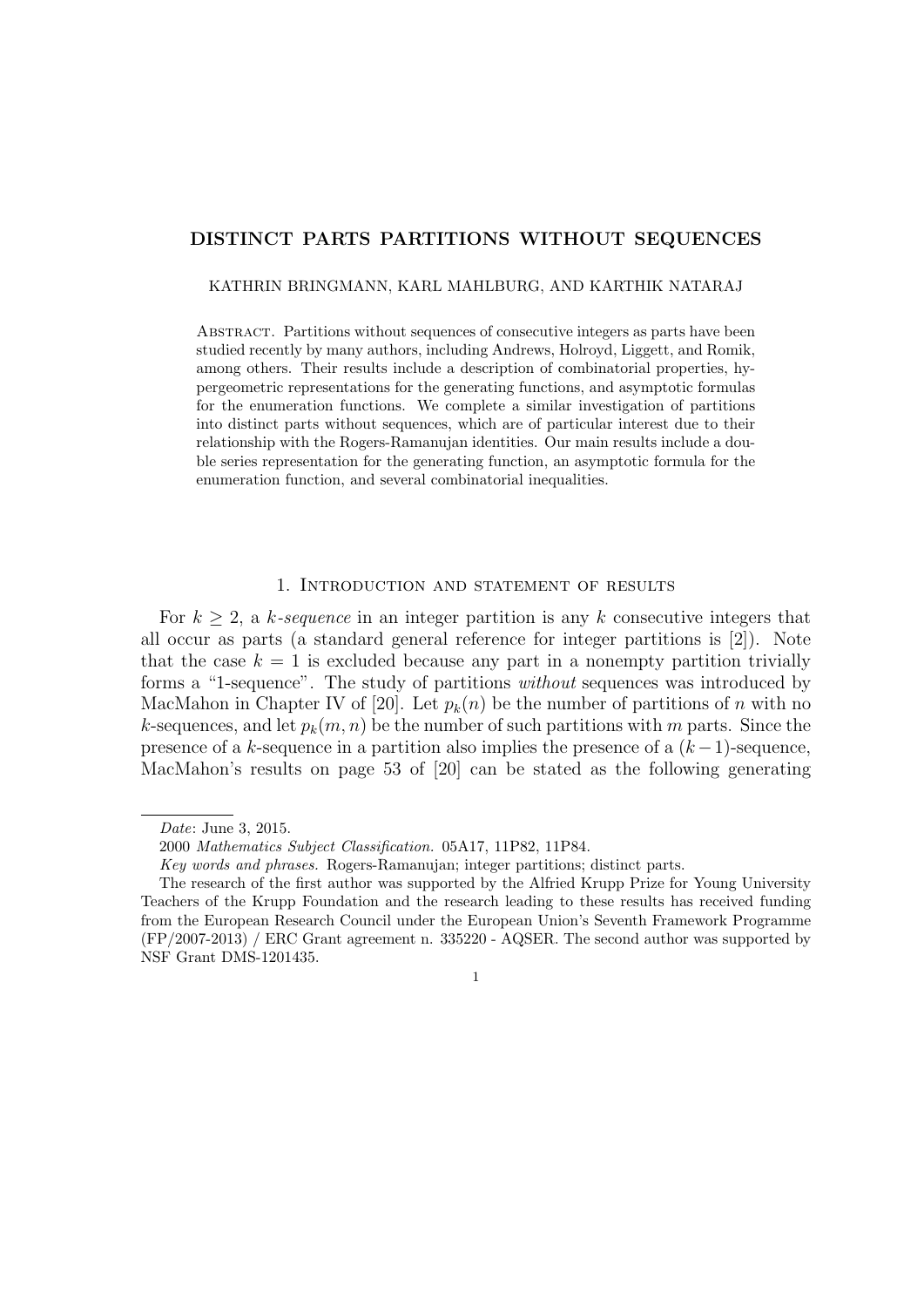function for  $p_2(m, n)$ ,

$$
G_2(z;q) := \sum_{n,m \ge 0} p_2(m,n) z^m q^n = 1 + \sum_{n \ge 1} \frac{z^n q^n (q^6; q^6)_{n-1}}{(1-q^n) (q^2; q^2)_{n-1} (q^3; q^3)_{n-1}},\tag{1.1}
$$

where the *q*-Pochhammer symbol is defined by  $(a)_n = (a;q)_n := \prod_{j=0}^{n-1} (1 - aq^j)$ .

Partitions without *k*-sequences for arbitrary  $k \geq 2$  arose more recently in the work of Holroyd, Liggett, and Romik on probabilistic bootstrap percolation models [14]. These partitions were also studied by Andrews [3], who found a (double) *q*hypergeometric series expansion for the generating function,

$$
G_k(z;q) := \sum_{n,m\geq 0} p_k(m,n) z^m q^n
$$
\n
$$
= \frac{1}{(zq;q)_{\infty}} \sum_{r,s\geq 0} \frac{(-1)^r z^{kr + (k+1)s} q^{\frac{(k+1)k(r+s)^2}{2} + \frac{(k+1)(s+1)s}{2}}}{(q^k;q^k)_r (q^{k+1};q^{k+1})_s}.
$$
\n(1.2)

Andrews' proof of this expression followed from the theory of *q*-difference equations. The first two authors and Lovejoy provided an alternative bijective proof [9], as well as some additional combinatorial insight into Andrews' *q*-difference equations. It should also be noted that Andrews gave another separate treatment of the case  $k = 2$  in [3, Theorem 4], where he transformed MacMahon's expression  $(1.1)$  in order to write  $G_2(1; q)$  in terms of one of Ramanujan's famous mock theta functions [25] (see [5,10,19] for a sampling of other recent results on the role of mock modular forms in hypergeometric *q*-series).

In addition to the combinatorial results described above, it is also of great interest to determine the asymptotic behavior of partitions; such study dates back to Hardy and Ramanujan's famous formula ((1.41) in [13]), which states that as  $n \to \infty$ ,

$$
p(n) \sim \frac{1}{4\sqrt{3}n} e^{\pi\sqrt{\frac{2n}{3}}}.
$$
\n(1.3)

In fact, such formulas for partitions without *k*-sequences were particularly important in [14], as the *metastability threshold* of the *k*-cross bootstrap percolation model is intimately related to asymptotic estimates of  $\log(p_k(n))$ . These approximations were subsequently refined in [3], [7], and [11], with the most recent progress due to Kane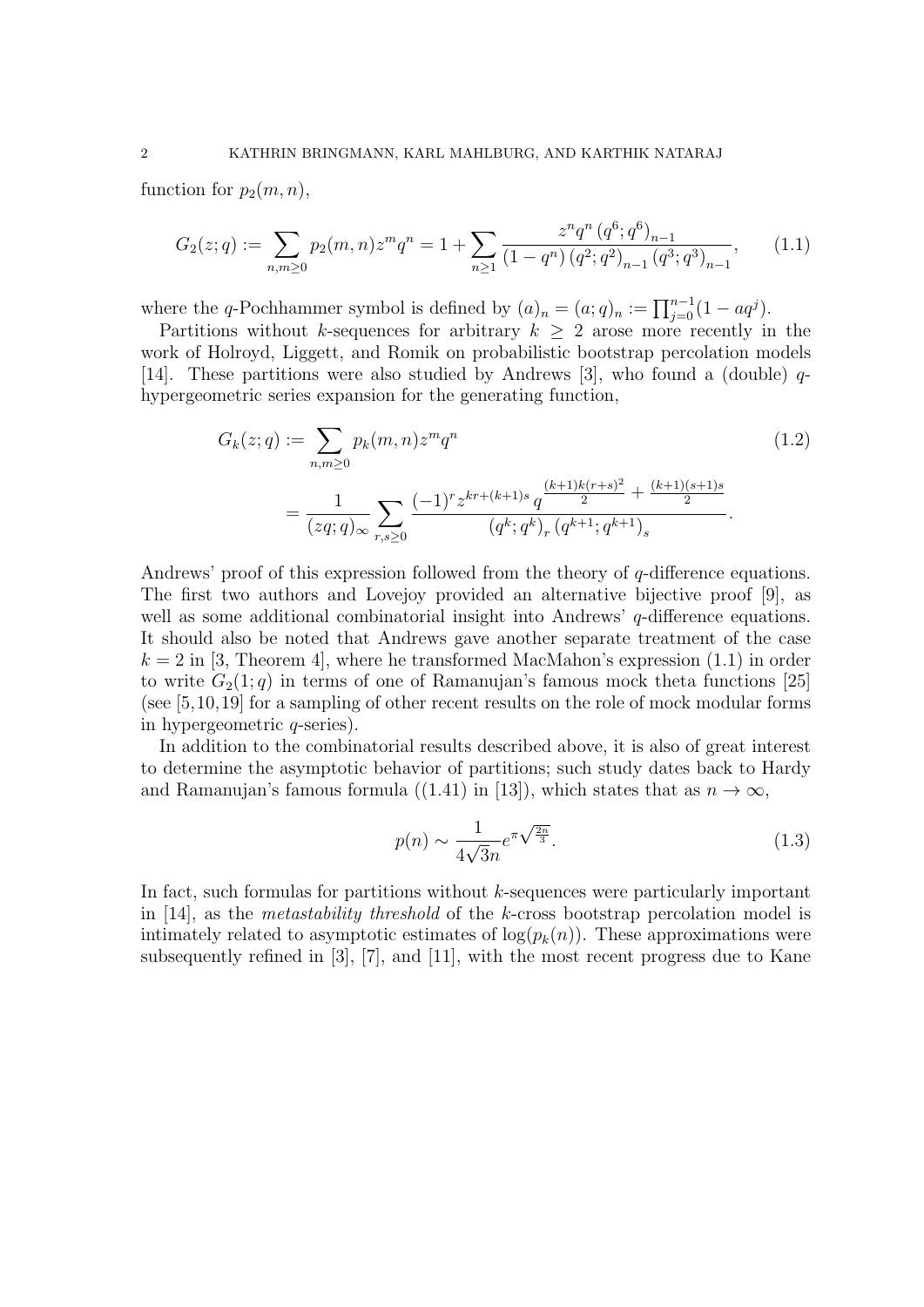and Rhoades [17, Theorem 1.8], who proved the asymptotic formula

$$
p_k(n) \sim \frac{1}{2k} \left( \frac{1}{6} \left( 1 - \frac{2}{k(k+1)} \right) \right)^{\frac{1}{4}} \frac{1}{n^{\frac{3}{4}}} \exp \left( \pi \sqrt{\frac{2}{3} \left( 1 - \frac{2}{k(k+1)} \right) n} \right). \tag{1.4}
$$

*Remark.* The exponent in this formula was first determined by Holroyd, Liggett, and Romik [14], who showed that

$$
\log\left(p_k(n)\right) \sim 2\sqrt{\left(\lambda_1 - \lambda_k\right)n},\tag{1.5}
$$

where  $\lambda_k := \pi^2/(3k(k+1))$ . Note that as *k* becomes large this expression approaches  $2\sqrt{\lambda_1} = \pi\sqrt{2n/3}$ , which is the same exponent for  $\log(p(n))$  seen in (1.3). However, the convergence regime is more intricate for the full enumeration functions, as it is not true that (1.4) approaches (1.3) as  $k \to \infty$ , even though  $p_k(n) = p(n)$  for sufficiently large *k*.

We note further that the value of  $\lambda_k$  was derived in [14] by way of the very interesting auxiliary function  $f_k : [0, 1] \rightarrow [0, 1]$ , which is defined as the unique decreasing, positive solution to the functional equation  $f^k - f^{k+1} = x^k - x^{k+1}$ . Theorem 1 of [14] gives the evaluation

$$
\lambda_k = -\int_0^1 \log(f_k(x)) \, \frac{dx}{x}.
$$

An alternative proof of the above evaluation is given in [4], which proceeds by rewriting  $\lambda_k$  as a double integral and then making a change of variables that essentially gives the integral representation of the dilogarithm function [26].

In this paper we consider a natural variant of MacMahon's partitions by restricting to those partitions with no *k*-sequences that only have distinct parts. Following the spirit of the results mentioned above, we provide expressions for generating functions, describe their combinatorial properties, and determine asymptotic formulas. Let  $Q_k(n)$  be the number of partitions of *n* with no *k*-sequences or repeated parts, and define the refined enumeration function  $Q_k(m, n)$  to be the number of such partitions with *m* parts. Furthermore, denote the generating function by

$$
\mathcal{C}_k(z;q) := \sum_{m,n\geq 0} Q_k(m,n) z^m q^n.
$$

If the parts are not counted, i.e.  $z = 1$ , then we also write  $\mathcal{C}_k(q) := \mathcal{C}_k(1; q)$ .

We begin by considering the combinatorics of the case  $k = 2$ , which corresponds to those partitions into distinct parts with no sequences. This case is analogous to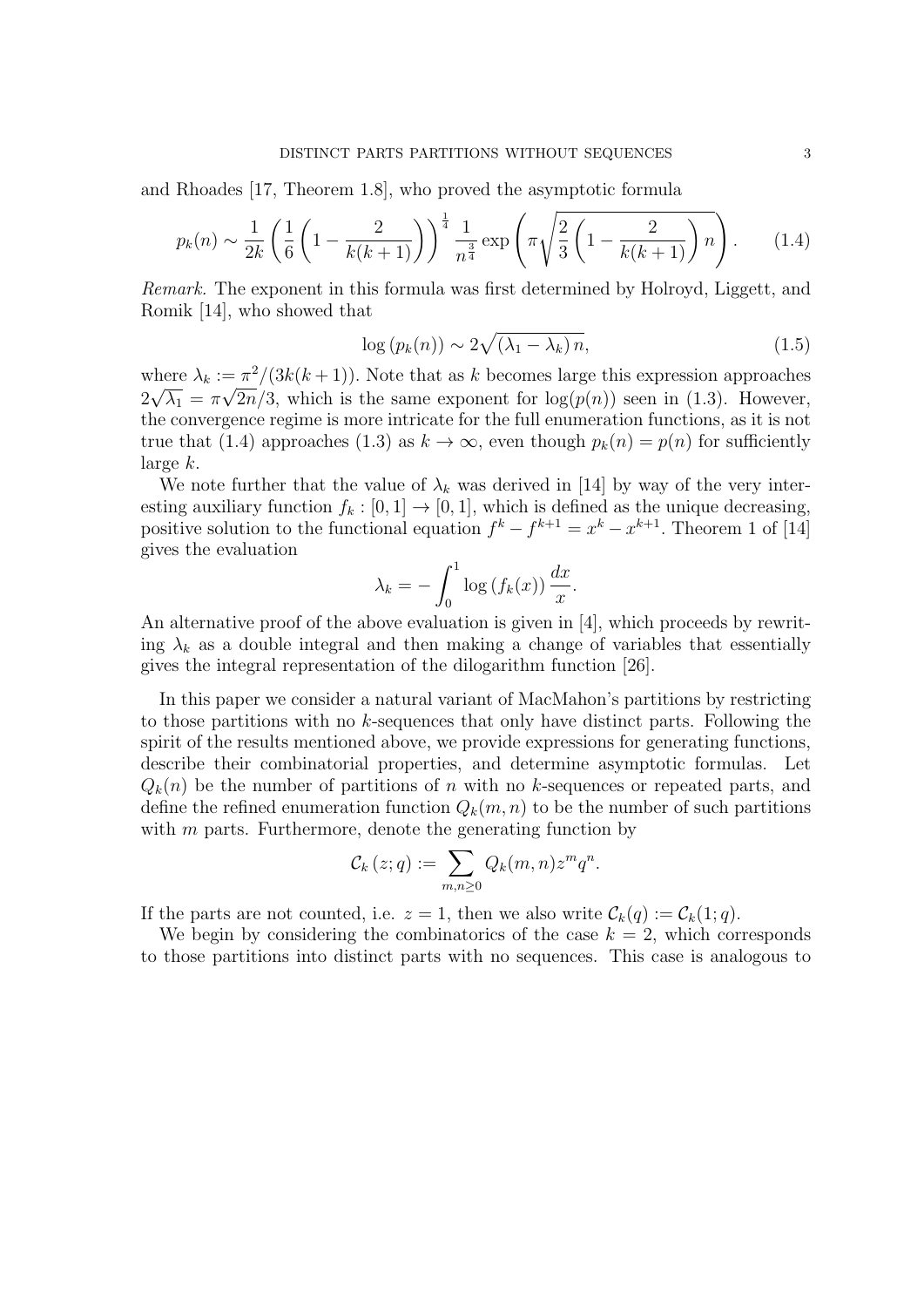MacMahon's original study of partitions with no sequences, and a similar argument (using partition conjugation) leads to a generating function much like (1.1). In fact, this case was also considered by MacMahon, as on page 5 of [20] he studied the combinatorics of partitions in which each part differs by at least 2. Noting that  $Q_2(n)$  also counts the number of such partitions of *n*, the formula at the bottom of page 6 in [20] implies that

$$
C_2(z;q) = \sum_{n\geq 0} \frac{z^n q^{n^2}}{(q;q)_n}.
$$

In Chapter III of [20], MacMahon further observed that the distinct parts partitions with no sequences naturally arise as the combinatorial interpretation Rogers and Ramanujan's famous analytic identities [23]. In particular, these imply that  $\mathcal{C}_2(z; q)$ specializes to the corresponding products (equations (10) and (11) of [23])

$$
C_2(1;q) = \frac{1}{(q, q^4; q^5)_{\infty}},
$$
  

$$
C_2(q;q) = \frac{1}{(q^2, q^3; q^5)_{\infty}}.
$$

*Remark.* The Rogers-Ramanujan identities have inspired an incredible amount of work across divergent areas of mathematics ever since their introduction more than a century ago. For a small (and by no means exhaustive!) collection of recent work, refer to [6, 10, 12, 16].

Our first result gives double hypergeometric *q*-series expressions for our new partition functions that are analogous to (1.2).

**Theorem 1.1.** *For*  $k \geq 2$ *, we have* 

$$
\mathcal{C}_{k}(z;q) = \sum_{j,r \geq 0} \frac{(-1)^{j} z^{kj+r} q^{\frac{(r+kj)(r+kj+1)}{2} + k \frac{j(j-1)}{2}}}{(q^k; q^k)_{j} (q;q)_{r}}.
$$

We give two proofs of this theorem; the first uses *q*-difference equations as in [3] and [9], while the second follows the bijective arguments of [9].

*Remark.* In fact, the statement of Theorem 1.1 and equation (1.2) also hold for the trivial case  $k = 1$ ; here the *q*-series identities are true with  $G_1(q) = C_1(q) = 1$ .

We next turn to the asymptotic study of partitions without *k*-sequences or repeated parts. As in [8], we use the Constant Term Method and a Saddle Point analysis in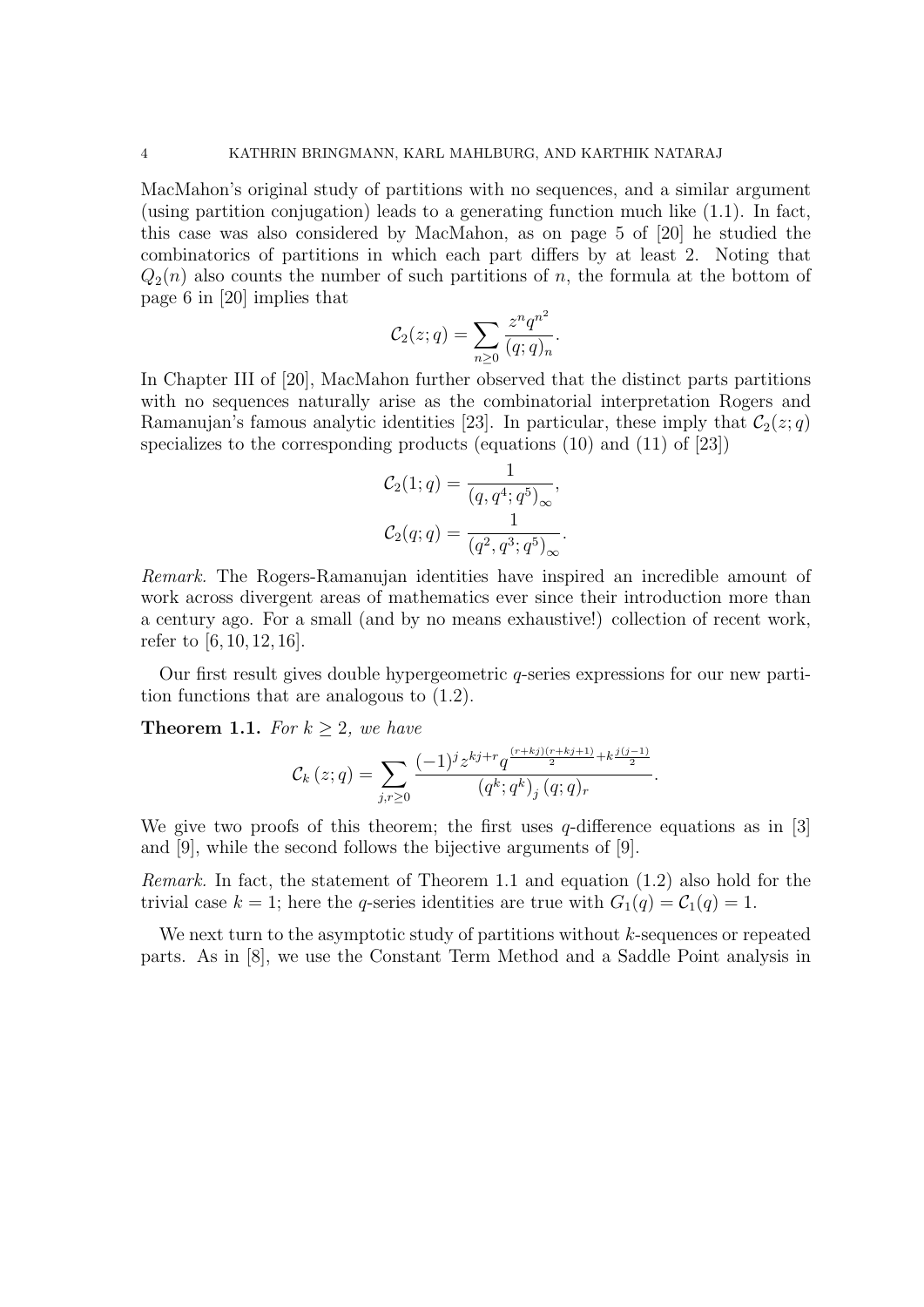order to determine the asymptotic behavior of  $\mathcal{C}_k(q)$  near  $q = 1$ , and then apply Ingham's Tauberian Theorem to obtain an asymptotic formula for the coefficients. Before stating our results, we introduce two auxiliary functions (see Section 2 for the definition of the dilogarithm), namely

$$
g_k(u) := -2\pi^2 u^2 + \text{Li}_2\left(e^{2\pi i u}\right) - \frac{1}{k} \text{Li}_2\left(e^{2\pi i ku}\right),
$$
  

$$
h_k(x) := x^{k+1} - 2x + 1.
$$

We show in Proposition 2.1 that  $h_k$  has a unique root  $w_k \in (0,1)$ , and we let  $v_k$ be the point on the positive imaginary axis such that  $w_k = e^{2\pi i v_k}$ . In other words,  $v_k := i \log(w_k^{-1})/(2\pi).$ 

**Theorem 1.2.** *Using the notation above, as*  $n \to \infty$ *, we have* 

$$
Q_k(n) \sim \frac{\sqrt{\pi}g_k(v_k)^{\frac{1}{4}}}{\sqrt{-g_k''(v_k)n^{\frac{3}{4}}}} e^{2\sqrt{g_k(v_k)n}}.
$$

*Remark.* The exponent for this result can be written in a form similar to (1.5). In particular,

$$
\log (Q_k(n)) \sim 2\sqrt{(\gamma_1 - \gamma_k) n},
$$

where  $\gamma_k := \int_0^1$ 0  $\log(f_k(x)) dx/(x(1-x)).$ 

We do not present the proof of this alternative expression for the exponent, as it follows directly from the arguments in Section 3 of [14] (with probability  $(1 + q<sup>j</sup>)<sup>-1</sup>$ for the analogous event  $C_i$ ). Furthermore, the values of  $\gamma_k$  do not simplify as cleanly as the  $\lambda_k$ , as the integral does not reduce to a dilogarithm evaluation. However, it is true that  $\gamma_k$  decreases monotonically to 0 as *k* increases, since the  $f_k$  are decreasing in *k*. Additionally, a short calculation shows that  $\gamma_1 = \pi^2/12$ , which is again compatible with the exponent of Hardy and Ramanujan's asymptotic formula for partitions into distinct parts. The corresponding enumeration function was denoted by  $q(n)$  in [13], where they showed that

$$
q(n) \sim \frac{1}{4 \cdot 3^{\frac{1}{4}} n^{\frac{3}{4}}} e^{\pi \sqrt{\frac{n}{3}}}.
$$

*Remark.* In the case  $k = 2$  we find that  $w_2 = \phi^{-1}$ , where  $\phi := (1 + \sqrt{5})/2$  is the golden ratio. Furthermore, the first and third special values on page 7 of [26] give the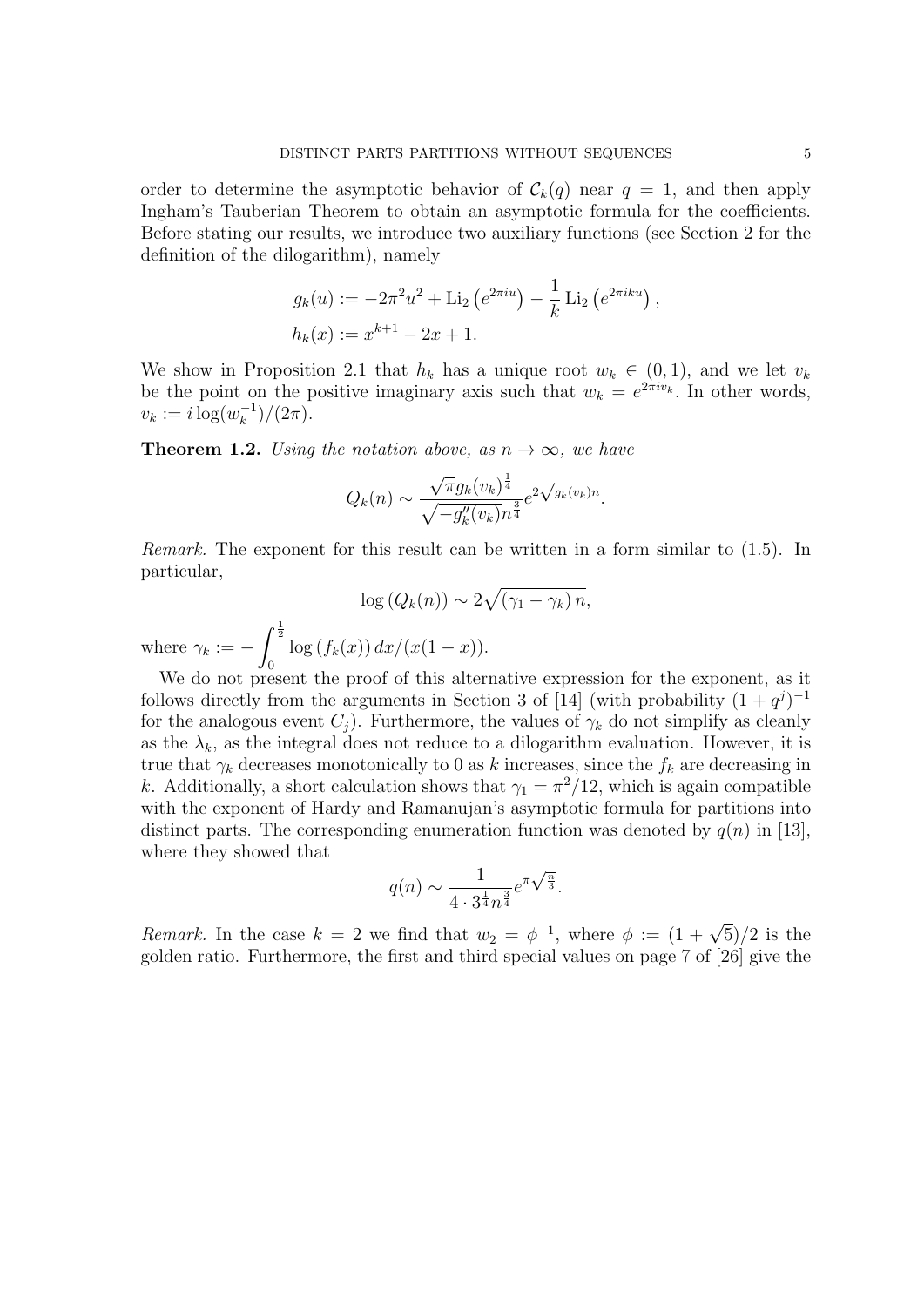1

evaluation

$$
g_2(v_2) = \frac{1}{2} (\log \phi)^2 + \text{Li}_2 (\phi^{-1}) - \frac{1}{2} \text{Li}_2 (\phi^{-2})
$$
  
=  $\frac{1}{2} (\log \phi)^2 + \frac{\pi^2}{10} - (\log \phi)^2 - \frac{\pi^2}{30} + \frac{1}{2} (\log \phi)^2 = \frac{\pi^2}{15}.$ 

Plugging in to the theorem statement, this gives

$$
c_2(n) \sim \frac{\sqrt{\phi}}{2 \cdot 3^{\frac{1}{4}} \sqrt{5} n^{\frac{3}{4}}} e^{2\pi \sqrt{\frac{n}{15}}},
$$

which was previously proven by Lehner in his study of the Rogers-Ramanujan products in [18].

The remainder of the paper is structured as follows. In Section 2 we give many basic identities for hypergeometric *q*-series and determine the critical points of the auxiliary functions  $g_k$  and  $h_k$ . Section 3 contains analytic and combinatorial proofs of the double series representation from Theorem 1.1, and also presents several combinatorial observations. We conclude with Section 4, where we use the Constant Term Method and a Saddle Point analysis to prove the asymptotic formula from Theorem 1.2.

### **ACKNOWLEDGMENTS**

The authors thank Jeremy Lovejoy for his helpful comments on a draft version of this paper.

### 2. Hypergeometric series and auxiliary functions

In this section we recall several standard facts from the theory of hypergeometric *q*-series, including useful identities for special functions and modular transformations.

2.1. **Definitions and identities for** *q***-series.** The *dilogarithm* function [26, p. 5] is defined for complex  $|x| < 1$  by

$$
\mathrm{Li}_2(x) := \sum_{n \geq 0} \frac{x^n}{n^2}.
$$

This function has a natural *q*-deformation that is known as the *quantum dilogarithm* [26, p. 28], which is given by  $(|x|, |q| < 1)$ 

$$
\text{Li}_2(x; q) := -\log(x; q)_{\infty} = \sum_{n \ge 1} \frac{x^n}{n(1 - q^n)}.
$$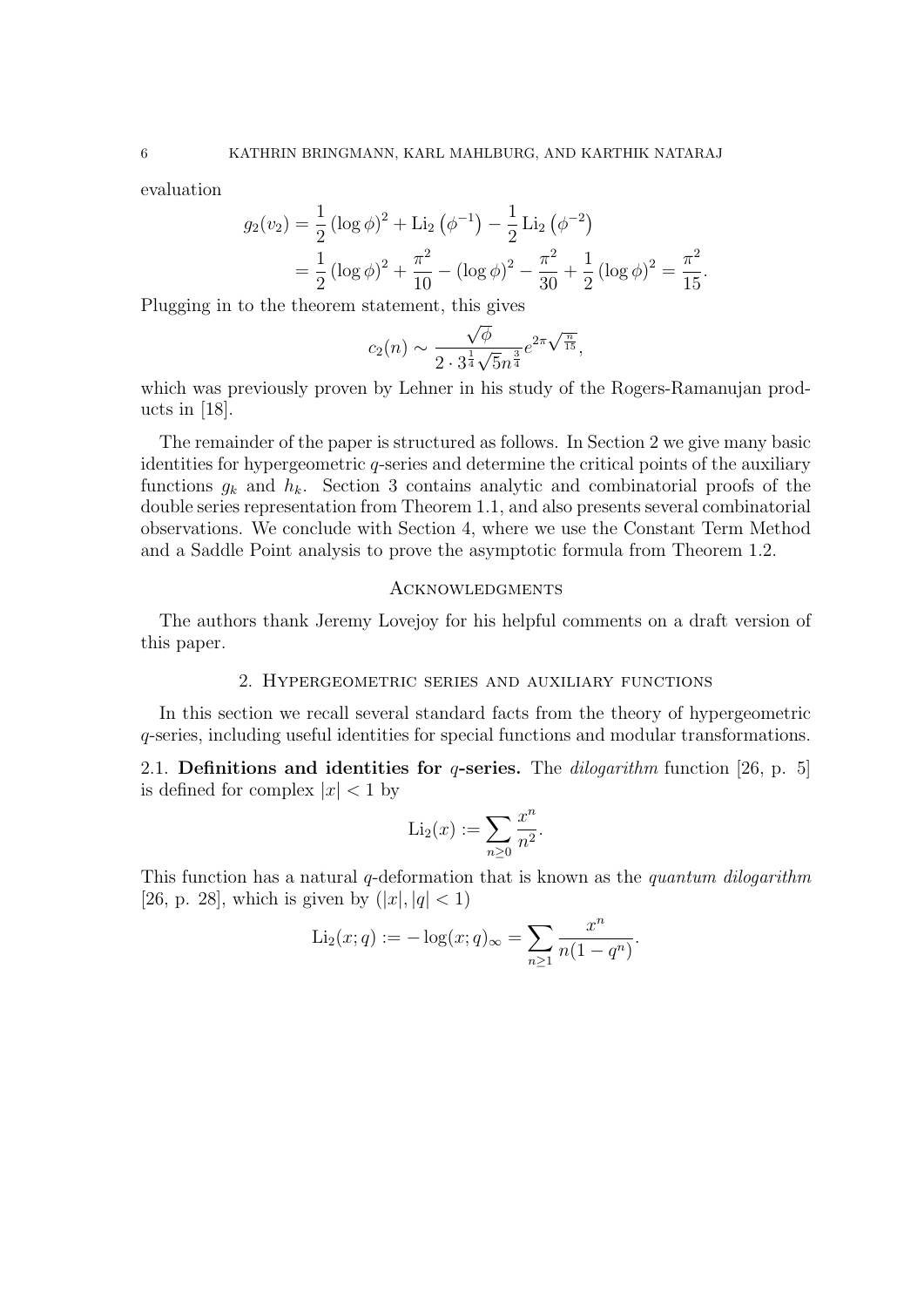Moreover, an easy calculation shows that its Laurent expansion begins with the terms

$$
\text{Li}_2\left(x; e^{-\varepsilon}\right) = \frac{1}{\varepsilon} \text{Li}_2(x) - \frac{1}{2} \log(1-x) + O(\varepsilon),\tag{2.1}
$$

where the series converges uniformly in  $x$  as  $\varepsilon \to 0^+$ .

Next, we recall two identities due to Euler, which state that [2, equations (2.2.5) and (2.2.6)]

$$
\frac{1}{(x;q)_{\infty}} = \sum_{n\geq 0} \frac{x^n}{(q;q)_n},\tag{2.2}
$$

$$
(x;q)_{\infty} = \sum_{n\geq 0} \frac{(-1)^n x^n q^{\frac{n(n-1)}{2}}}{(q;q)_n}.
$$
\n(2.3)

Finally, Jacobi's *theta function* is defined by

$$
\theta(q; x) := \sum_{n \in \mathbb{Z}} q^{n^2} x^n.
$$
\n(2.4)

In order to determine the asymptotic behavior near  $q = 1$ , we use for  $\varepsilon > 0$  the modular inversion formula (cf. [24, p. 290]),

$$
\theta\left(e^{-\varepsilon}; e^{2\pi i u}\right) = \sqrt{\frac{\pi}{\varepsilon}} \sum_{n \in \mathbb{Z}} e^{-\frac{\pi^2 (n+u)^2}{\varepsilon}}.
$$
\n(2.5)

2.2. **Auxiliary functions.** We now prove several useful facts about the auxiliary functions  $h_k$  and  $g_k$ .

**Proposition 2.1.** *Adopt the above notation.*

- (*i*) *There is a unique root*  $w_k \in (0,1)$  *of*  $h_k(x)$ .
- (*ii*) The unique critical point of  $g_k$  on the positive real axis is given by  $v_k$  such *that*  $e^{2\pi i v_k} = w_k$ *. Furthermore,*  $g''(v_k) < 0$ *.*

*Proof.* (*i*) Descartes' Rule of Signs implies that *h<sup>k</sup>* has either zero or two positive real roots. It is immediate to verify that  $h_k(0) = 1, h_k(1) = 0$  and  $h_k(3/4) < 0$  for  $k \geq 2$ , so the second root must lie in (0*,* 1) as claimed.

(*ii*) Next, to identify the critical points of  $g_k$ , we calculate its derivative

$$
g'_k(u) = -4\pi^2 u - \log(1 - e^{2\pi i u}) 2\pi i + \log(1 - e^{2\pi i ku}) 2\pi i.
$$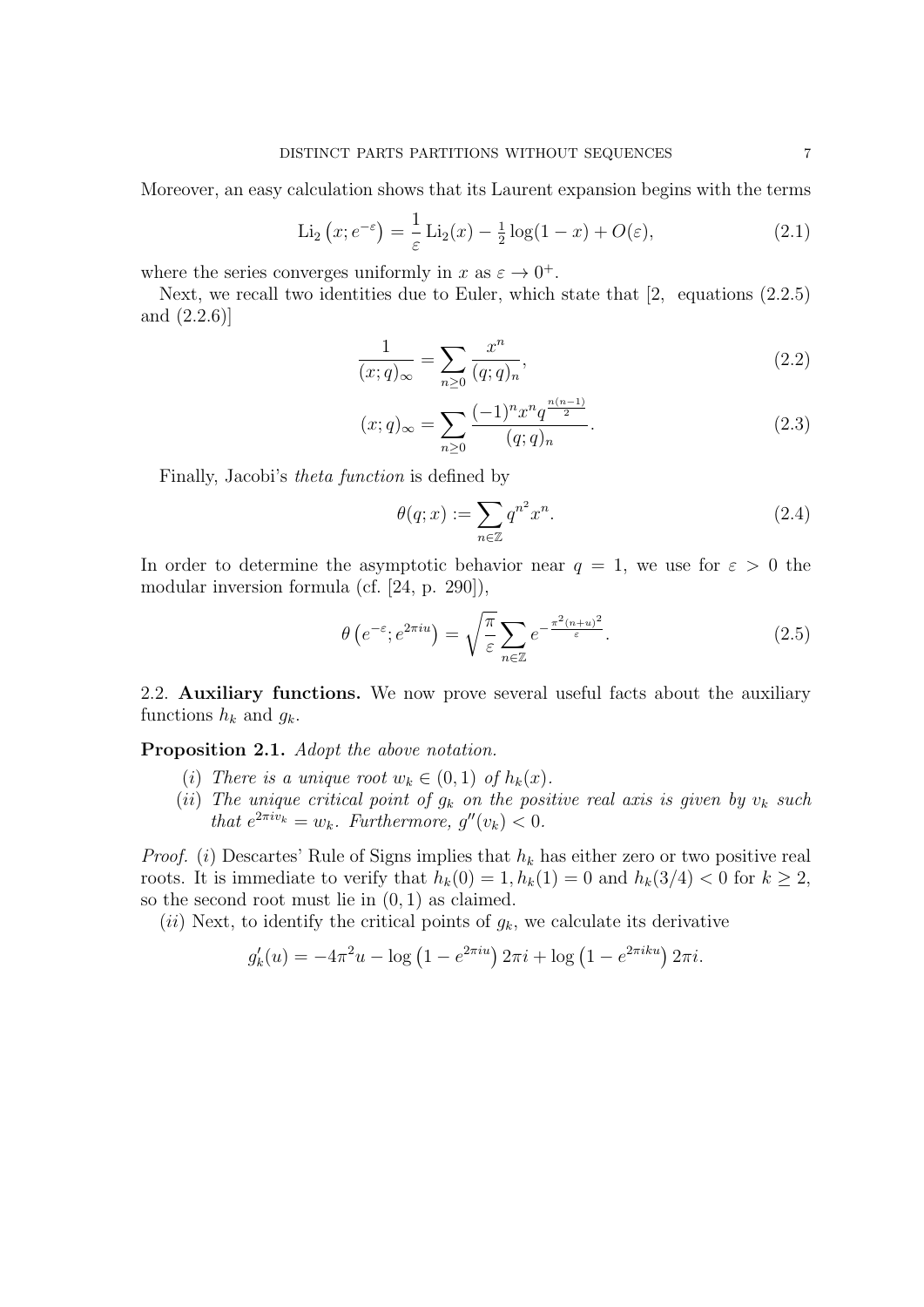This vanishes precisely when

$$
2\pi i u + \log\left(\frac{1 - e^{2\pi i ku}}{1 - e^{2\pi i u}}\right) = 0.
$$

Exponentiating and writing  $x := e^{2\pi i u}$  then shows that the critical points of  $g_k(u)$ correspond to the roots of  $h_k(x)$ .

Finally, we calculate the second derivative (again writing  $x = e^{2\pi i u}$ ) of  $g_k$ 

$$
g_k''(u) = -4\pi^2 + \frac{(2\pi i)^2 x}{1-x} - \frac{(2\pi i)^2 k x^k}{1-x^k} = -4\pi^2 \left(\frac{1}{1-x} - \frac{k x^k}{1-x^k}\right).
$$

At the critical point this further simplifies, since  $1 - w_k^k = w_k^{-1}(1 - w_k)$ , which gives

$$
g''_k(v_k) = \frac{-4\pi^2\left(1 - kw_k^{k+1}\right)}{1 - w_k}.
$$

We claim that at the critical point  $1 - kw_k^{k+1} > 0$ . Indeed, the derivative of  $h_k$  is

$$
h'_k(x) = (k+1)x^k - 2,
$$
\n(2.6)

and at the root  $w_k$ , we have  $h'_k(w_k) < 0$ . Plugging in  $w_k$  to (2.6), multiplying by  $w_k$ and substituting  $w_k^k = 2w_k - 1$  then implies that

$$
0 > (k+1)w_k^{k+1} - 2w_k = kw_k^{k+1} - 1.
$$

This completes the proof of  $(ii)$ .

## 3. Proof of Theorem 1.1

3.1. **Analytic proof.** We follow Andrews' proof of Theorem 2 in [3]. First we observe that  $\mathcal{C}_k$  satisfies the *q*-difference equation

$$
\mathcal{C}_k(z;q) = \sum_{j=0}^{k-1} z^j q^{\frac{j(j+1)}{2}} \mathcal{C}_k(zq^{j+1};q) \,. \tag{3.1}
$$

The terms on the right result from conditioning on the length of the sequence that begins with 1. The  $j = 0$  term corresponds to the case where there is no 1, and thus the smallest part is at least 2; the other terms correspond to the case that there is a run 1, 2, ..., *j*, and no *j* + 1, so the next part is at least *j* + 2. Applying (3.1) twice, we obtain the relation

$$
\mathcal{C}_k(z;q) - zq\mathcal{C}_k(zq;q) = \mathcal{C}_k(zq;q) - z^k q^{\frac{k(k+1)}{2}} \mathcal{C}_k\left(zq^{k+1};q\right). \tag{3.2}
$$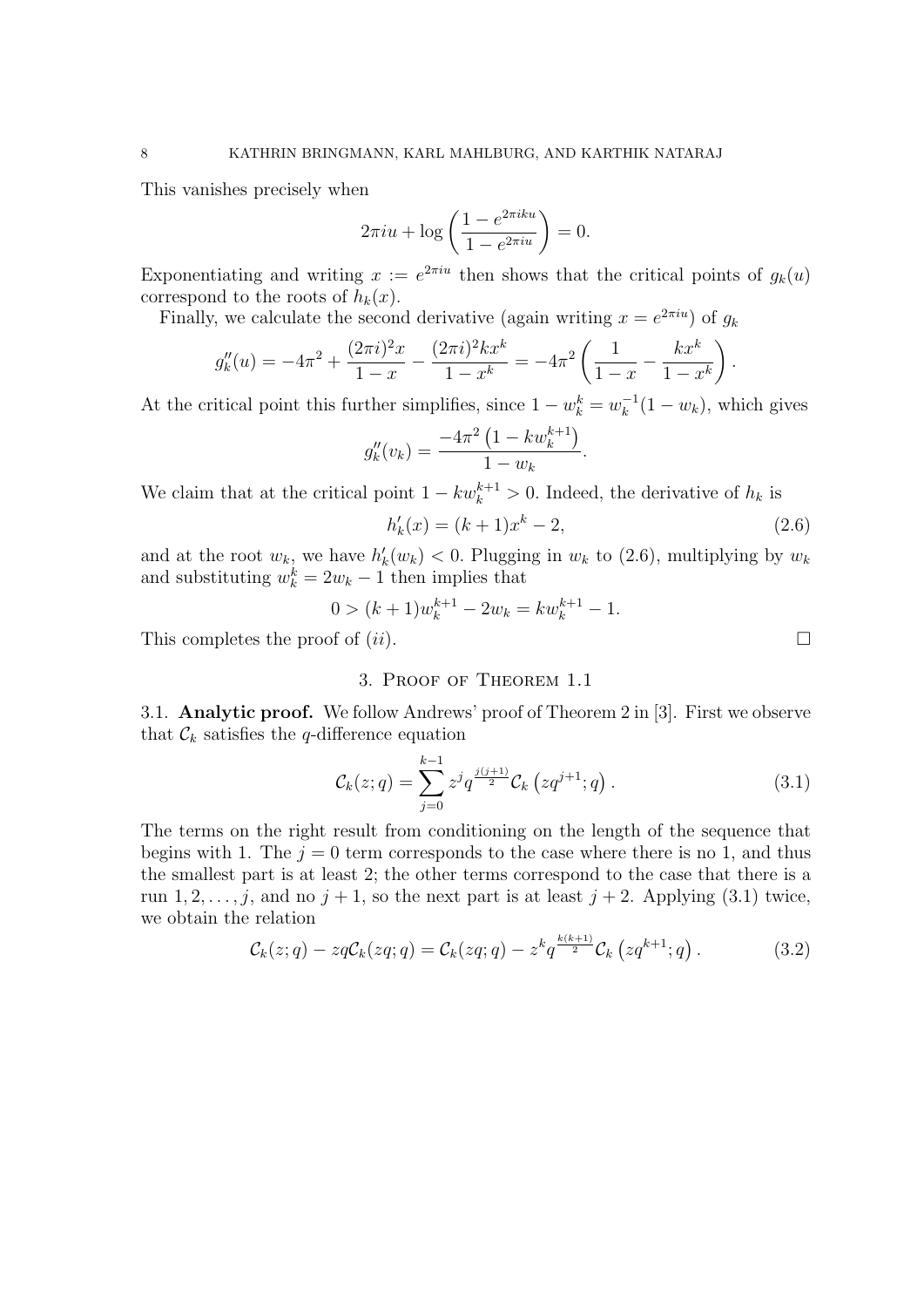Now consider the double series

$$
F_k(z;q) := \sum_{j,r \geq 0} \frac{(-1)^j z^{kj+r} q^{\frac{(r+kj)(r+kj+1)}{2} + k \frac{j(j-1)}{2}}}{(q^k; q^k)_j (q;q)_r}.
$$

Expanding this as a series in *z*, so that  $F_k(z; q) =: \sum_{n \geq 0} \gamma_n(q) z^n$ , we therefore have

$$
\gamma_n = \sum_{kj+r=n} \frac{(-1)^j q^{\frac{r(r+1)}{2}+krj+\frac{k(k+1)j^2}{2}}}{(q^k; q^k)_j (q; q)_r}
$$

*.*

Now we calculate

$$
(1 - q^n) \gamma_n = \sum_{kj + r = n} \frac{(-1)^j q^{\frac{r(r+1)}{2} + krj + \frac{k(k+1)}{2}j^2}}{(q^k; q^k)_j (q; q)_r} \left( (1 - q^r) + q^r (1 - q^{kj}) \right)
$$
  
=  $q^n \gamma_{n-1} - q^{(k+1)(n-k) + \frac{k(k+1)}{2}} \gamma_{n-k},$ 

where the first term follows from the shift  $r \mapsto r+1$ , and the second term from  $j \mapsto j + 1$ . Multiplying by  $z^n$  and summing over *n* finally gives the *q*-difference equation

$$
F_k(z;q) = (1 + zq)F_k(zq;q) - z^k q^{\frac{k(k+1)}{2}} F_k(zq^{k+1};q).
$$

As this is equivalent to (3.2), we therefore conclude (cf. [1] and the uniqueness of solutions to *q*-difference equations) that  $\mathcal{C}_k = F_k$ , completing the proof of Theorem 1.1.

3.2. **Combinatorial proof.** In this section we follow the approach from Section 3.2 of [9], using a combinatorial decomposition of partitions into simple components that essentially split the double summation in Theorem 1.1. Denote the size of a partition *λ* by |*λ*| and write  $\ell(\lambda)$  for the number of parts, or *length*. Let  $\mathcal{D}_k$  be the set of partitions without *k*-sequences or repeated parts, and note that with this notation we have

$$
\mathcal{C}_k(z;q) = \sum_{\lambda \in \mathcal{D}_k} z^{\ell(\lambda)} q^{|\lambda|}.
$$

If  $\lambda \in \mathcal{D}_k$  and  $\ell(\lambda) = m$ , so that  $\lambda = \lambda_1 + \cdots + \lambda_m$  in nonincreasing order, then define  $\lambda'$  by removing a triangular partition  $(m-1) + (m-2) + \cdots + 1$ , so that the new parts are

$$
\lambda'_j := \lambda_j - (m - j), \qquad 1 \le j \le m.
$$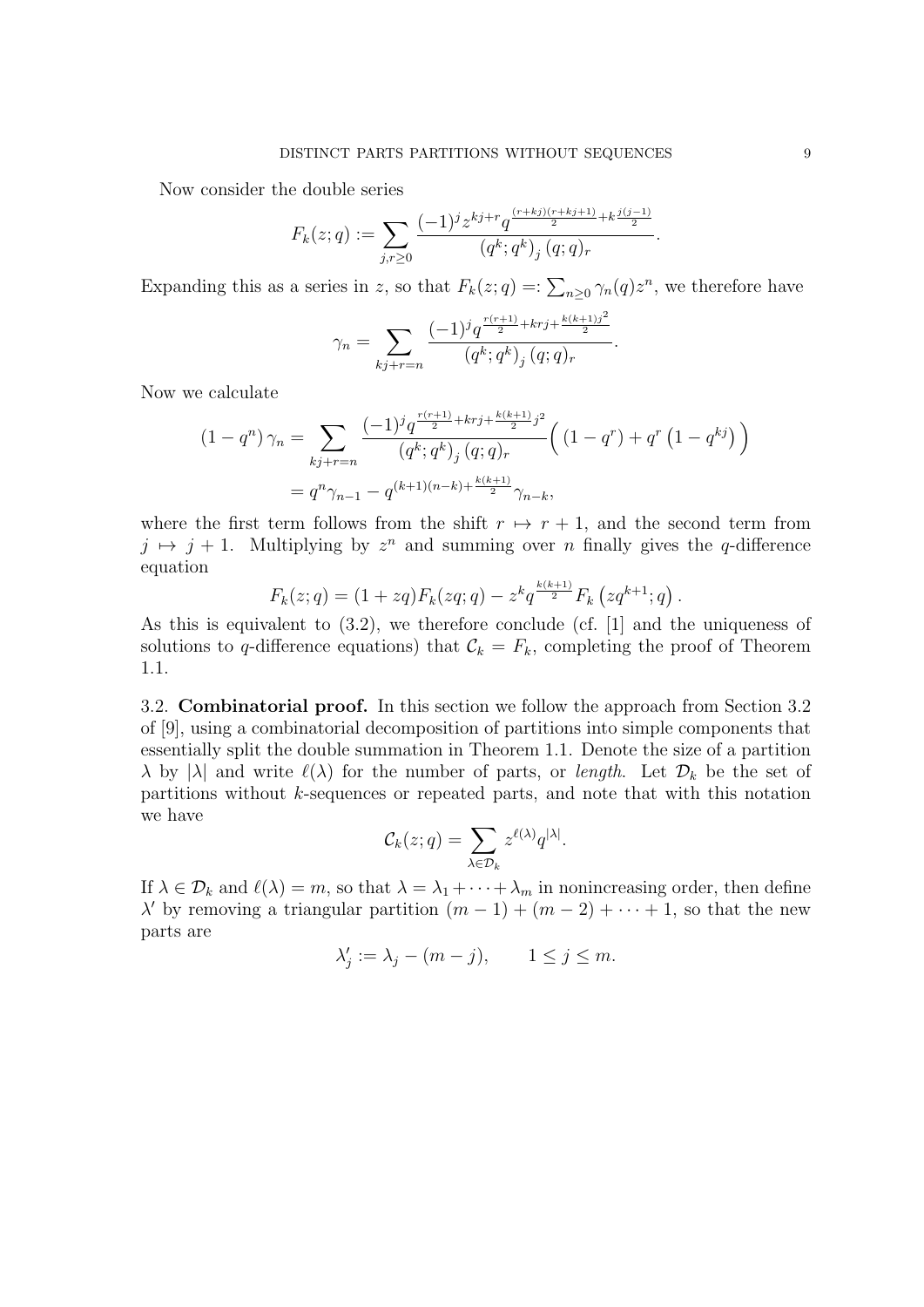The definition of  $\mathcal{D}_k$  implies that  $\lambda'$  is a partition in which each part occurs at most  $k-1$  times, so

$$
\sum_{\lambda \in \mathcal{D}_k} z^{\ell(\lambda')} q^{|\lambda'|} = \prod_{n \ge 1} \left( 1 + zq^n + z^2 q^{2n} + \dots + z^{k-1} q^{n(k-1)} \right) = \frac{\left( z^k q^k; q^k \right)_{\infty}}{(zq; q)_{\infty}}.
$$

Euler's summation formulas (Corollary 2.2 in [2]) then imply the double series

$$
\sum_{\lambda \in \mathcal{D}_k} z^{\ell(\lambda')} q^{|\lambda'|} = \sum_{j,r \ge 0} \frac{(-1)^j z^{kj} q^{\frac{kj(j+1)}{2}}}{(q^k; q^k)_j} \frac{z^r q^r}{(q; q)_r}.
$$
(3.3)

*.*

To complete the proof, observe that

$$
\ell(\lambda) = \ell(\lambda'),
$$
  

$$
|\lambda| = |\lambda'| + \frac{\ell(\lambda)(\ell(\lambda) + 1)}{2}
$$

Plugging in to (3.3), we obtain

$$
\mathcal{C}_k(z;q) = \sum_{j,r \geq 0} \frac{(-1)^j z^{kj+r} q^{\frac{(kj+r)(kj+r-1)}{2} + \frac{k_j(j+1)}{2}+r}}{(q^k;q^k)_j (q;q)_r}.
$$

Theorem 1.1 follows upon simplifying the exponent of *q*.

*Remark.* For example, if  $k = 3$  and  $\lambda = 15 + 12 + 11 + 9 + 8 + 4 + 2 + 1$ , then the associated  $\lambda'$  is  $8 + 6 + 6 + 5 + 5 + 2 + 1 + 1$ , which consists of parts that are repeated at most twice.

3.3. **Monotonicity.** We close with several additional combinatorial observations on the monotonicity of the enumeration functions.

**Proposition 3.1.** *For*  $m, n \geq 0$  *and*  $k \geq 2$ *, we have* 

(i) 
$$
Q_k(m, n) \leq Q_{k+1}(m, n),
$$
  
(ii)  $Q_k(m, n) \leq Q_k(m, n+1).$ 

*Proof.* As mentioned in the introduction, (*i*) follows immediately from the definition. For (*ii*), note that if  $\lambda \in \mathcal{D}_k$  is a partition of *n* with *m* parts, then

$$
(\lambda_1+1)+\lambda_2+\cdots+\lambda_m
$$

is a partition of  $n + 1$  with  $m$  parts. Furthermore, this new partition remains in  $\mathcal{D}_k$ since  $\lambda_1 + 1 > \lambda_1 > \lambda_2 > \cdots > \lambda_m$ .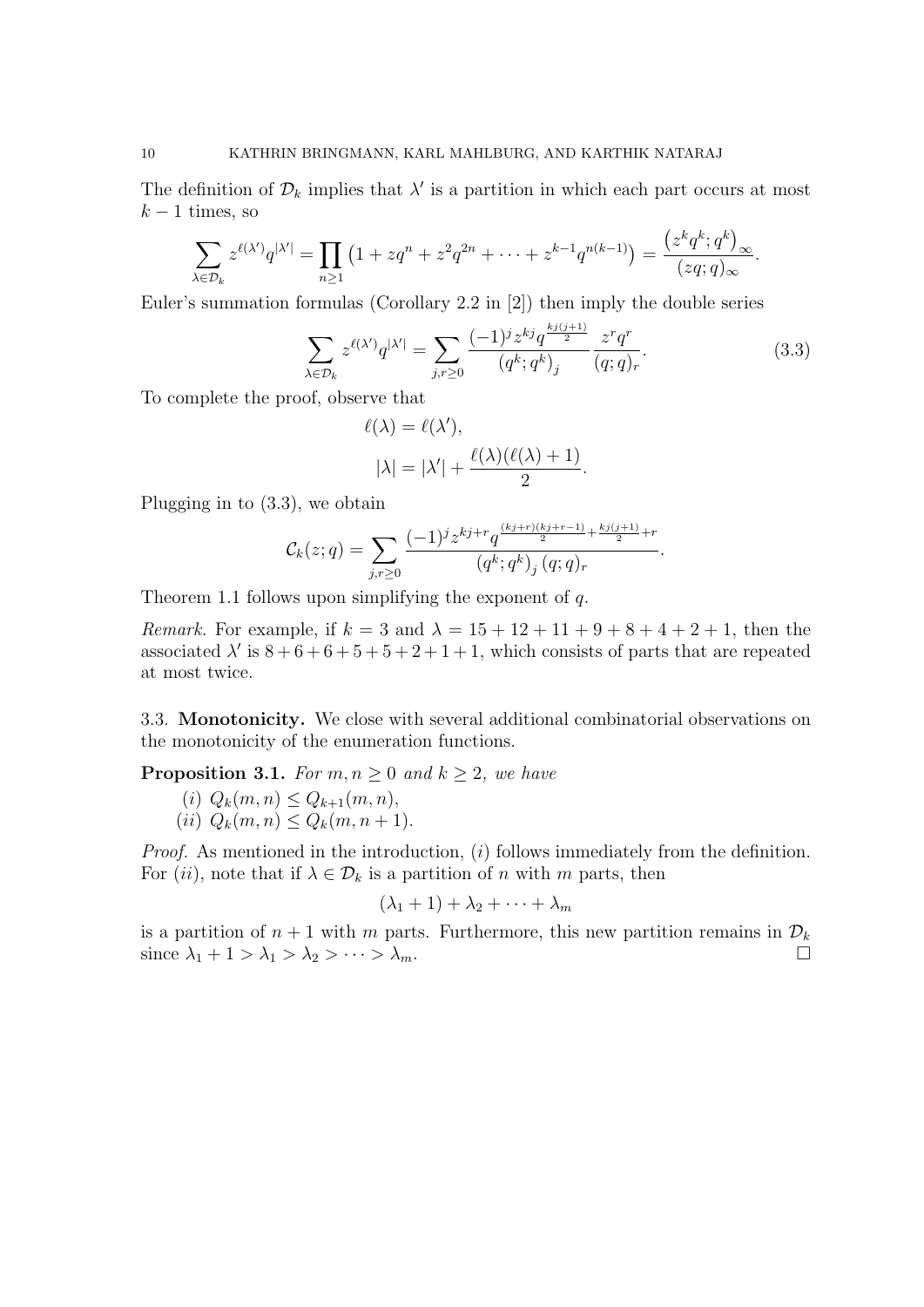*Remark.* Part (*ii*) has the important consequence that

$$
Q_k(n) \le Q_k(n+1). \tag{3.4}
$$

A similar results hold for partitions without *k*-sequences: Lemma 10 in [14] states that  $p_k(n) \leq p_k(n+1)$  (compare to (1.5), noting that  $\lambda_k$  are increasing in *k*). However, the analog to part (*ii*) is false in this case, as in general

$$
p_k(m, n) \nleq p_k(m, n+1).
$$

For example, the partitions without sequences of 2 are  $\{2, 1+1\}$ , while the partitions of 3 are  $\{3, 1 + 1 + 1\}$ , so that  $p_2(2, 2) = 1$  and  $p_2(2, 3) = 0$ .

### 4. ASYMPTOTIC FORMULAS

In this section, we study the asymptotic behavior of partitions without sequences or repeated parts, proving Theorem 1.2. We first determine the asymptotic behavior of the generating function  $\mathcal{C}_k(q)$ , and then deduce the asymptotic formula for its coefficients by applying Ingham's Tauberian Theorem.

4.1. **Constant Term Method and Saddle Point analysis.** We determine the asymptotic behavior of  $\mathcal{C}_k(q)$  near  $q = 1$  by using the Constant Term Method and a Saddle Point analysis. Throughout we restrict to real  $q = e^{-\varepsilon}$  with  $\varepsilon > 0$ . The use of the Constant Term Method in the analytic study of *q*-series traces back to Meinardus [21], and Nahm, Recknagel, and Terhoeven introduced the additional tools of asymptotic expansions and Saddle Point analysis [22]. In order to apply these techniques to double summation *q*-series, we follow the work of the first two authors in [8].

The main technical result of this analysis is an asymptotic formula for  $\mathcal{C}_k(q)$ .

**Proposition 4.1.** *If*  $q = e^{-\varepsilon}$ , *then as*  $\varepsilon \to 0^+$  *we have* 

$$
\mathcal{C}_k(q) = \frac{2\pi}{\sqrt{-g_k''(v_k)}} \left(1 + O\left(\varepsilon^{\frac{1}{2}}\right)\right) \exp\left(\frac{g_k(v_k)}{\varepsilon}\right).
$$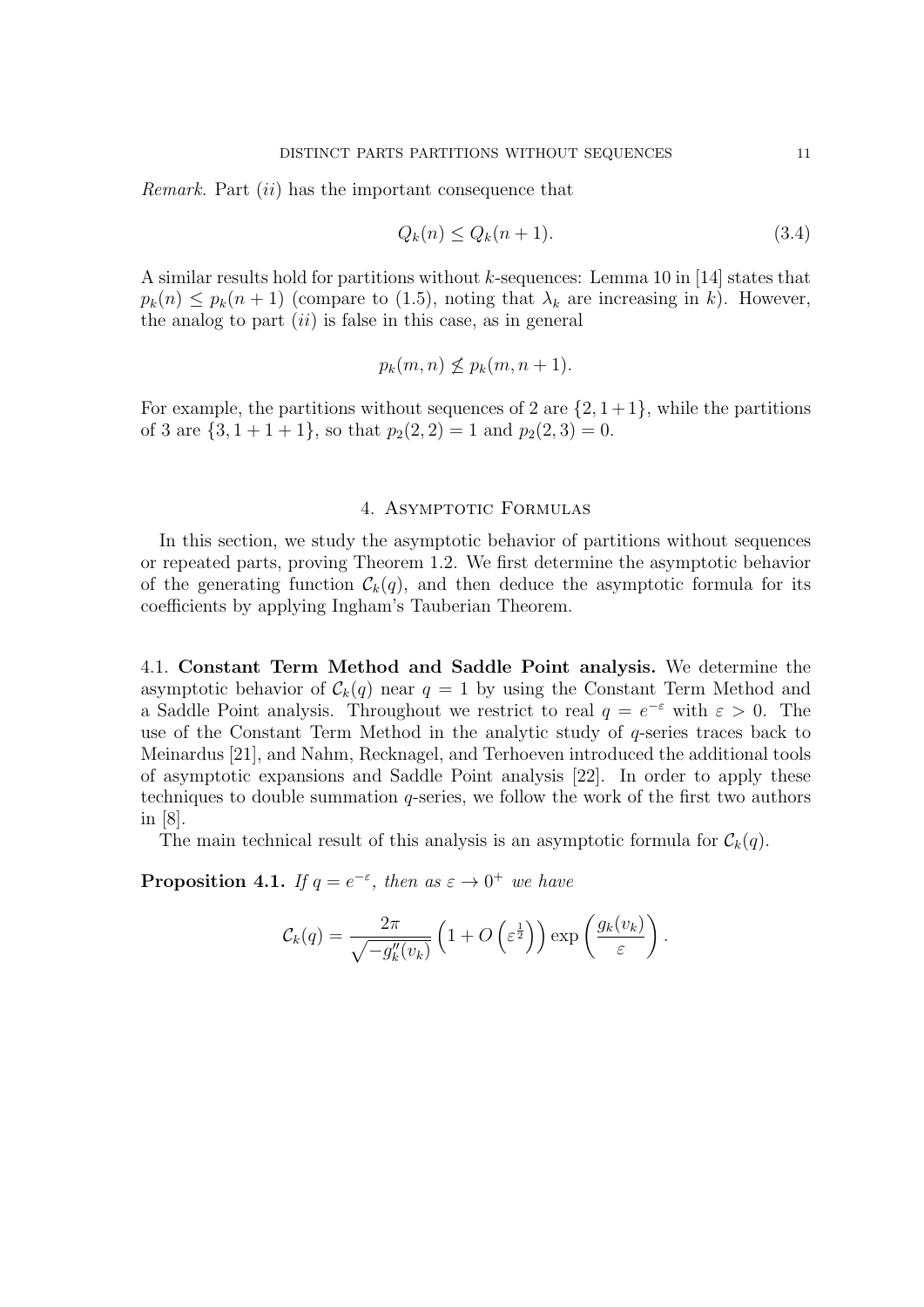*Proof.* We begin by rewriting the double series from Theorem 1.1 in the case  $z = 1$ as

$$
C_k(q) = q^{-\frac{1}{8}} \sum_{j,r \ge 0} \frac{(-1)^j q^{\frac{1}{2}(r+kj+\frac{1}{2})^2 + \frac{kj(j-1)}{2}}}{(q^k; q^k)_j (q; q)_r}
$$
  
= coeff [x<sup>0</sup>]  $\left(q^{-\frac{1}{8}} \sum_{n \in \mathbb{Z}} x^{-n} q^{\frac{1}{2}(n+\frac{1}{2})^2} \sum_{j \ge 0} \frac{(-1)^j x^{kj} q^{\frac{kj(j-1)}{2}}}{(q^k; q^k)_j} \sum_{r \ge 0} \frac{x^r}{(q; q)_r}\right).$ 

The sums on  $n, j$ , and  $r$  can be expressed in terms of well-known functions using (2.4), (2.3), and (2.2), respectively. Plugging in the above definitions and applying Cauchy's Theorem, we obtain the integral representation

$$
\mathcal{C}_{k}(q) = \text{coeff}\left[x^{0}\right] \left(\theta\left(q^{\frac{1}{2}}; x^{-1}q^{\frac{1}{2}}\right) \exp\left(-\text{Li}_{2}\left(x^{k}; q^{k}\right) + \text{Li}_{2}\left(x; q\right)\right)\right)
$$

$$
= \int_{[0,1] + ic} \theta\left(q^{\frac{1}{2}}; x^{-1}q^{\frac{1}{2}}\right) \exp\left(-\text{Li}_{2}\left(x^{k}; q^{k}\right) + \text{Li}_{2}\left(x; q\right)\right) du,
$$

where  $c > 0$  is a constant that will be specified shortly. Letting  $\varepsilon \mapsto \varepsilon/2$  and  $u \mapsto -u + i\varepsilon/(4\pi)$  in (2.5), we obtain

$$
\mathcal{C}_{k}(q) = \sqrt{\frac{2\pi}{\varepsilon}} \sum_{n \in \mathbb{Z}} \int_{[0,1] + ic} \exp\left(-\frac{2\pi^{2}}{\varepsilon} \left(n - u + \frac{i\varepsilon}{4\pi}\right)^{2} - \text{Li}_{2}\left(x^{k}; q^{k}\right) + \text{Li}_{2}\left(x; q\right)\right) du
$$

$$
= \sqrt{\frac{2\pi}{\varepsilon}} \int_{\mathbb{R} + ic} \exp\left(-\frac{2\pi^{2}}{\varepsilon} \left(u - \frac{i\varepsilon}{4\pi}\right)^{2} - \text{Li}_{2}\left(x^{k}; q^{k}\right) + \text{Li}_{2}\left(x; q\right)\right) du. \tag{4.1}
$$

By (2.1), we have the asymptotic expansion

Li<sub>2</sub>(x; q) - Li<sub>2</sub>(x<sup>k</sup>; q<sup>k</sup>) = 
$$
\frac{1}{\varepsilon}
$$
 (Li<sub>2</sub>(x) -  $\frac{1}{k}$ Li<sub>2</sub>(x<sup>k</sup>)) -  $\frac{1}{2}$ log(1-x) +  $\frac{1}{2}$ log(1-x<sup>k</sup>) + O(ε).

In order to perform a Saddle Point analysis, the leading  $1/\varepsilon$  term from the exponent in (4.1) must be isolated, which gives the definition of the auxiliary function  $g_k$ . The overall exponent in the integrand can then be written as

$$
\exp\left(\frac{g_k(u)}{\varepsilon} + \pi i u + \frac{1}{2}\log\left(1 - x^k\right) - \frac{1}{2}\log(1 - x) + O(\varepsilon)\right). \tag{4.2}
$$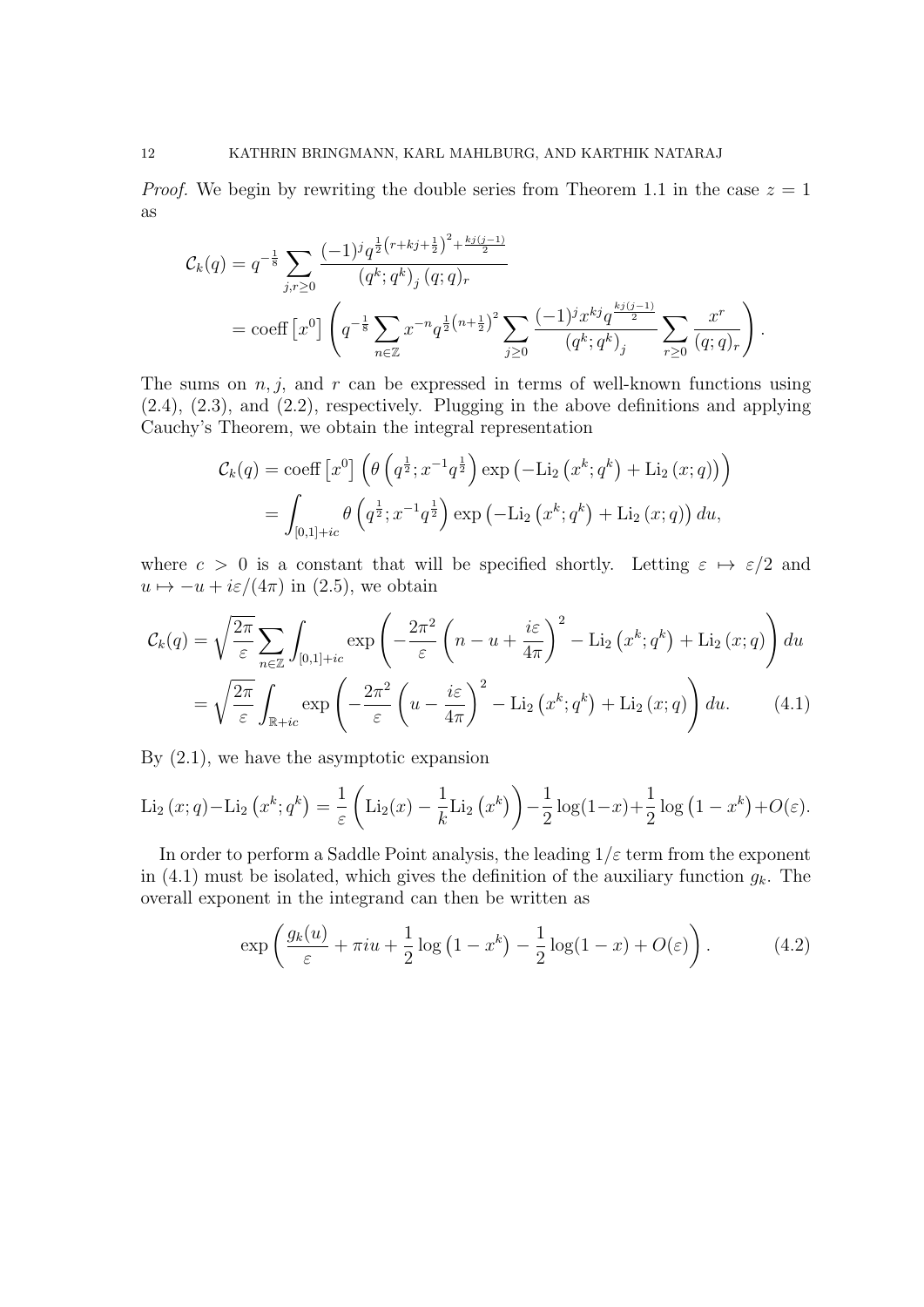Proposition 2.1 implies that the asymptotic expansion of the integral is dominated by the critical point  $v_k$ , and the natural choice for the integration path is to set  $c := \log(w_k^{-1})/(2\pi).$ 

To conclude, we follow the standard argument by expanding the Taylor series *√* around  $v_k$  in (4.2), using the change of variables  $u = v_k + \sqrt{\varepsilon}z$ . We thereby obtain

$$
\sqrt{\frac{1-w_k^k}{1-w_k}}\sqrt{w_k}\exp\left(\frac{g_k(v_k)}{\varepsilon}+\frac{g_k''(v_k)}{2}z^2+O\left(\varepsilon^{\frac{1}{2}}\right)\right).
$$

The terms outside of the exponential in the above expression simplify to 1, so with the change of variables taken into account the integral becomes

$$
\mathcal{C}_{k}(q) = \sqrt{\frac{2\pi}{\varepsilon}} \left( 1 + O\left(\varepsilon^{\frac{1}{2}}\right) \right) \exp\left(\frac{g_{k}(v_{k})}{\varepsilon}\right) \sqrt{\varepsilon} \int_{\mathbb{R}} e^{\frac{g_{k}''(v_{k})}{2}z^{2}} dz
$$

$$
= \frac{2\pi}{\sqrt{-g_{k}''(v_{k})}} \left( 1 + O\left(\varepsilon^{\frac{1}{2}}\right) \right) \exp\left(\frac{g_{k}(v_{k})}{\varepsilon}\right).
$$

The final equality follows from the Gaussian integral evaluation, which concludes the  $\Box$ 

4.2. **Ingham's Tauberian Theorem.** The asymptotic formula for partitions into distinct parts without sequences is now a consequence of the following Tauberian Theorem from [15]. This result describes the asymptotic behavior of the coefficients of a power series using its analytic behavior near the radius of convergence.

**Theorem 4.2** (Ingham). Let  $f(q) = \sum_{n \geq 0} a(n)q^n$  be a power series with weakly *increasing nonnegative coefficients and radius of convergence equal to* 1*. If there are constants*  $A > 0$  *and*  $\lambda, \alpha \in \mathbb{R}$  *such that as*  $\varepsilon \to 0^+$  *we have* 

$$
f\left(e^{-\varepsilon}\right) \sim \lambda \varepsilon^{\alpha} \exp\left(\frac{A}{\varepsilon}\right),
$$

*then, as*  $n \rightarrow \infty$ *,* 

$$
a(n) \sim \frac{\lambda}{2\sqrt{\pi}} \frac{A^{\frac{\alpha}{2} + \frac{1}{4}}}{n^{\frac{\alpha}{2} + \frac{3}{4}}} \exp\left(2\sqrt{An}\right).
$$

*Proof of Theorem 1.2.* Proposition 3.1 part *(ii)* implies that the coefficients are monotonically increasing (see (3.4)). We can therefore apply Theorem 4.2 to the asymptotic formula from Proposition 4.1 and directly obtain the stated asymptotic formula for  $Q_k(n)$ .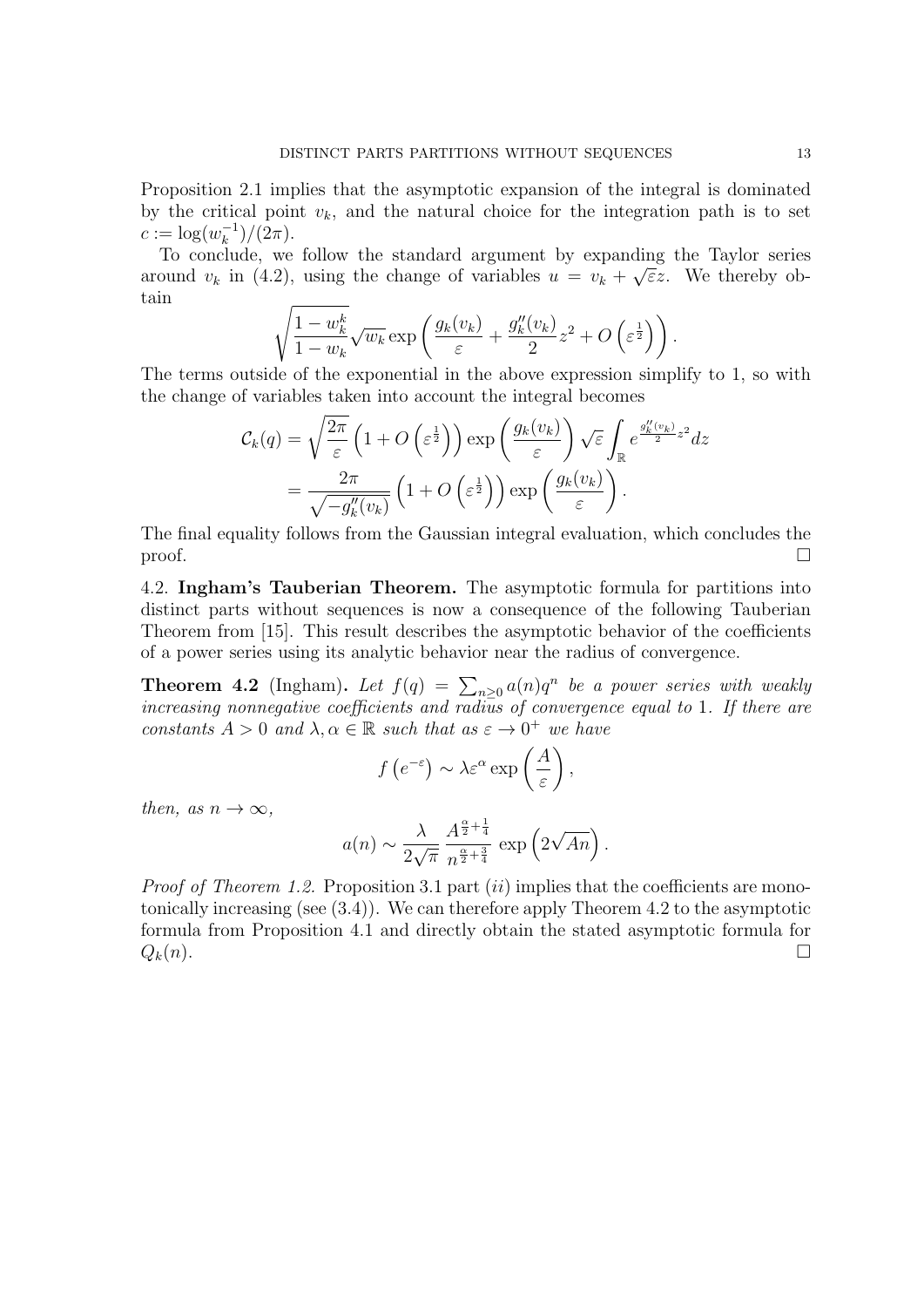#### **REFERENCES**

- [1] G. Andrews, *Problems and prospects for basic hypergeometric functions*, Theory and application of special functions, pp. 191–224. Math. Res. Center, Univ. Wisconsin, Publ. No. 35, Academic Press, New York, 1975.
- [2] G. Andrews, *The theory of partitions*, Cambridge University Press, Cambridge, 1998.
- [3] G. Andrews, *Partitions with short sequences and mock theta functions*, Proc. Nat. Acad. Sci. **102** (2005), 4666–4671.
- [4] G. Andrews, H. Eriksson, F. Petrov, and D. Romik, *Integrals, partitions and MacMahon's theorem*, J. Comb. Theory (A) **114** (2007), 545–554.
- [5] G. Andrews, R. Rhoades, and S. Zwegers, *Modularity of the concave composition generating function*, Algebra Number Theory **7** (2013), 2103–2139.
- [6] B. Berndt and A. Yee, *On the generalized Rogers-Ramanujan continued fraction*, Ramanujan J. **7** (2003), 321–331.
- [7] K. Bringmann and K. Mahlburg, *Improved bounds on metastability thresholds and probabilities for generalized bootstrap percolation*, Trans. Am. Math. Soc. **364** (2012), 3829–3859.
- [8] K. Bringmann, A. Holroyd, K. Mahlburg, and M. Vlasenko, *k-run overpartitions and mock theta functions*, Quart. J. Math. **64** (2013), 1009–1021.
- [9] K. Bringmann, J. Lovejoy, and K. Mahlburg, *On q-difference equations for partitions without k-sequences*, The legacy of Srinivasa Ramanujan, Ramanujan Math. Soc. Lect. Notes Ser. **20**, Ramanujan Math. Soc., Mysore, 2013, 129–37.
- [10] A. Folsom, *Mock modular forms and d-distinct partitions*, Adv. Math. **254** (2014), 682–705.
- [11] J. Gravner, A. Holroyd, and R. Morris, *A sharper threshold for bootstrap percolation in two dimensions*, Prob. Th. Rel. Fields **153** (2012), 1–23.
- [12] M. Griffin, K. Ono, and S. Warnaar, *A framework of Rogers-Ramanujan identities and their arithmetic properties*, to appear in Duke Math. J.
- [13] G. Hardy and S. Ramanujan, *Asymptotic formulae in combinatory analysis*, Proc. London Math. Soc. (2) **17** (1918), 75–115.
- [14] A. Holroyd, T. Liggett, and D. Romik, *Integrals, partitions, and cellular automata*, Trans. Amer. Math. Soc. **356** (2004), 3349–3368.
- [15] A. Ingham, *A Tauberian theorem for partitions*, Ann. of Math. **42** (1941), 1075–1090.
- [16] S. Kanade, J. Lepowsky, M. Russell, and A. Sills, *Ghost series and a motivated proof of the Andrews-Bressoud identities*, preprint. arXiv:1411.2048.
- [17] D. Kane and R. Rhoades, *A proof of Andrews' Conjecture on partitions with no short sequences*, preprint.
- [18] J. Lehner, *A partition function connected with the modulus five*, Duke Math. J. **8** (1941), 631– 655.
- [19] J. Lovejoy and R. Osburn, *q-hypergeometric double sums as mock theta functions*, Pacific J. Math. **264** (2013), 151–162.
- [20] P. MacMahon, *Combinatory Analysis Vol. II*, Cambridge Univ. Press, Cambridge, 1916.
- [21] G. Meinardus, *Über Partitionen mit Differenzenbedingungen*, Math. Z. 1 (1954), 289–302.